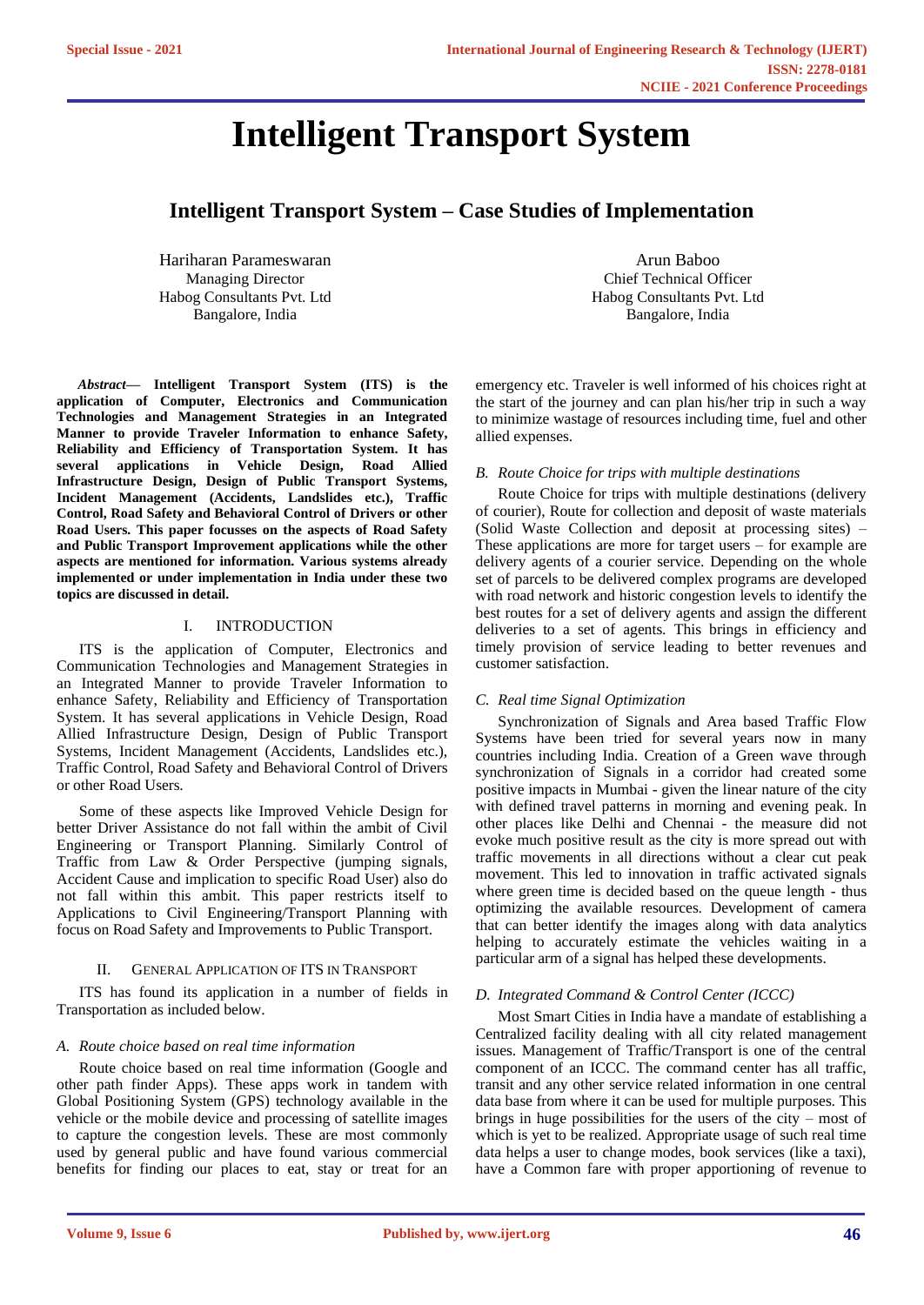different operators, use shares systems like bicycle sharing through Apps, etc. Most Smart Cities intend to develop a "One City" App that provides all these facilities and more for a city dweller or a traveler to the city.



Fig 1. Urban Intelligent Transport System

# *E. Toll Collection through FASTTag*

Another application being widely used is collection of Toll Fee through RFID based card. The system reduces the waiting time at toll plazas saving time, vehicle emissions during idling, fuel and human cost in appointment of manual toll collectors. This has also resulted in reduction in pilferage at toll plazas thus increasing the revenue for the Government.

# III. ITS & ROAD SAFETY

Road Safety has rightfully attracted attention of the Government given the accident rates in the country. Road Safety measures through ITS comprise of the following aspects.

# *A. Advanced Driver Assistance System*

A system to detect objects or hazardous road conditions and automatically stops or slows down the vehicle. Most cars have system to detect objects while parking already. Extension of the same technology to detect any impending danger in the front and braking or slowing is being researched.



Fig 2. Collision warning system with break support

# *B. Advanced Vehicle Control and Safety System*

Advanced vehicle control and safety system is used to monitor vehicles or other objects on all sides and maneuver the vehicle to avoid an incident.



Fig 3. Vehicle Control & Safety System

#### *C. Emergency Management System*

In case of any incident the vehicle or the sensor in the road way sends message to the Command Center of the incident. Emergency vehicle will get exact location of the spot and reach the place for rescue in the most direct route. The signals in the roadway will detect the emergency vehicle and readjust the signal phases to provide priority to the Emergency Vehicle.



Fig 4. Emergency Management System

#### *D. Advanced Traveler Information System*

A city or network level system to inform the road users of the impending traffic jams or accident locations to facilitate choice of better routes. Google is one of the examples – others components being Variable Message signs on the road, announcements through Radio etc.

#### *E. Preventive Care Systems in Vehicles*

Vehicle gets more sensitive to understand the erroneous behavior of the driver and stops unsafe travel. A driver with no helmet or one who has drunk is not entertained and the vehicle does not start at all. Usage of seat belts in cars is one such example where the vehicle warns the driver to wear the seat belt continuously.

# IV. ITS & PUBLIC TRANSPORT

Public Transport Facility can be made more attractive by active use of Technology. Location of the Bus at present, time it would take to arrive at a particular stop, seat availability, fare, time it may take to reach a particular location etc. can all be provided to the end user - if we know the exact location of a bus and the congestion on the road in route. Ministry of Urban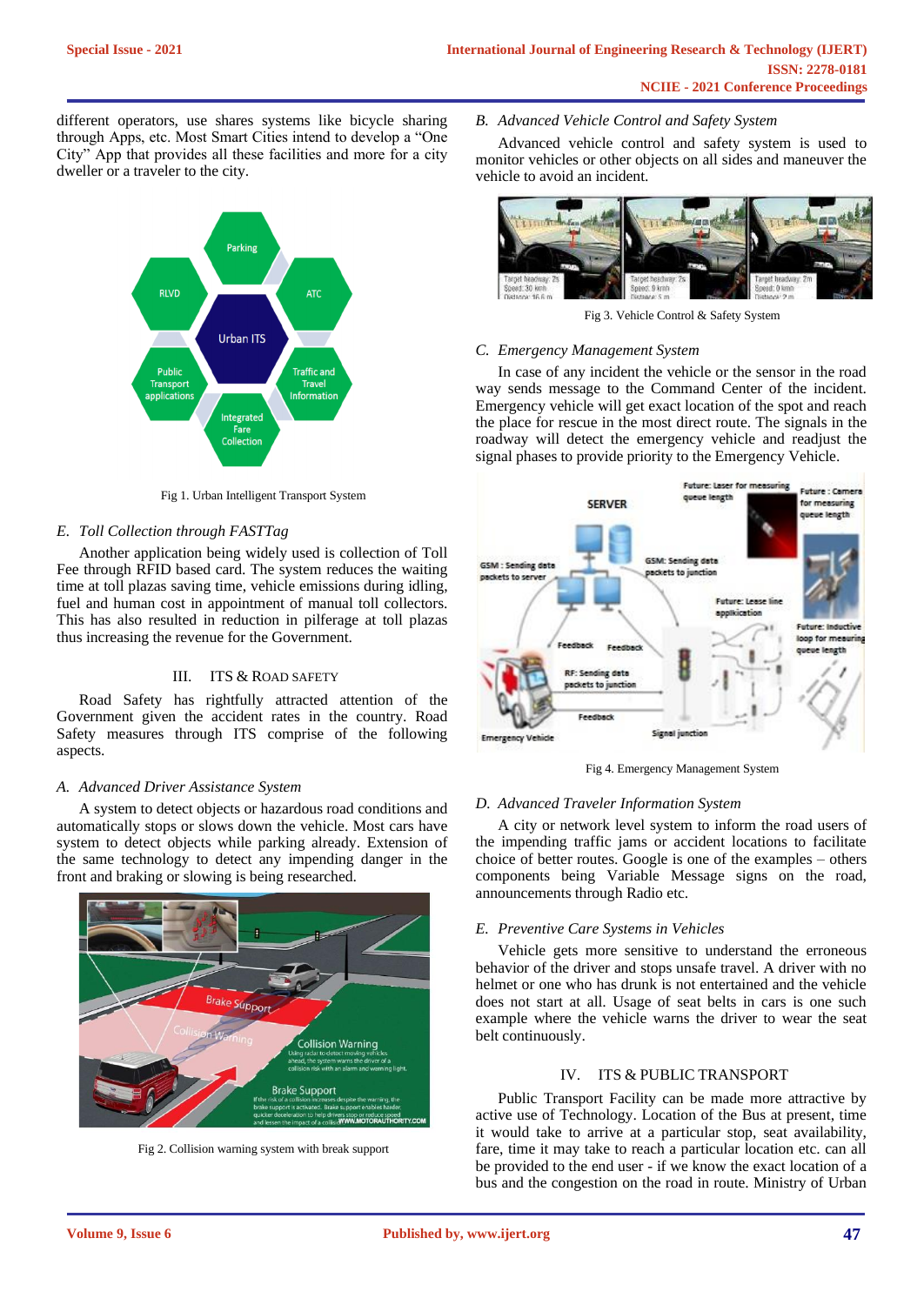Development, Government of India came up with Specification for buses to be operated in Urban Areas in 2013 in which a separate section on ITS was included. The specifications suggest the following Broad Parameters.

## *A. Passenger Information System (PIS)*

The system envisages uploading of a route file with information of Stops (GPS enabled so that the bus identifies the stop and give its name in English and Local Language) along with display of present location inside the bus at driver console and the Gates. This makes public transport more user friendly and allows people to get down at the stops by reading the Boards or listening to the voice message. Route can be changed by the Driver or remotely from the Control Center.

#### *B. Automatic Vehicle Location System (AVLS)*

GPS in the bus transmits the location of the bus to the control center continuously so that the control center can monitor the kilometers traveled, routes being taken and other parameters of the bus operation. This is particularly useful when buses are being contracted by the State Transport Undertakings (STU) on a wet lease model. Under this model the bus is provided by a private party (in many cases an operator along with Original Equipment Manufacturer {OEM}) along with driver and maintenance staff for a fixed period and the conductor is provided by the Government entity. The private party is paid a fixed per Km amount by the STU and fare box and advertisement revenue is retained by the STU. Distance traveled becomes a critical information in such models.

# *C. Security Camera Network System (SCN)*

Buses have camera inside for security and any other incident monitoring. The feed is stored in the bus for two days or transmitted to the control center for long term storage. The feed is used to identify any law and order problem or any other incident that needs to be reviewed. This imparts a sense of safety to the travelers and this makes the Public Transport more safe and attractive – especially for women and children.

# *D. Vehicle Health Monitoring and Diagnostics(VHMD)*

Various electrical and mechanical data from the bus would be transmitted to the Control Center which will be able to identify any mechanical or electrical problems with the system and take necessary actions to rectify the same.

# *E. Hand held and Pole Mounted Ticketing Machine*

Ticketing is envisaged to have all modes of payment – cash, card, digital payment etc. The machines are connected on line with the center and provides information such as collection in a day, tickets brought in a particular service, hour wise tickets etc. which help studying the travel patterns in the buses and adjust the services to user needs and behavior.

Department of Heavy Industries (DHI), Govt. of India had come up with two schemes over the last 5 years for acquisition of Electric Buses by various STUs or Urban Bus Operators – Faster Adoption and Manufacturing of Electric Vehicles FAME I and FAME II. Several Electrical vehicles were either purchased or procured through Gross Cost Contract (GCC) model by various STUs. All Electric Vehicles being operated under the two FAME schemes were to follow the ITS

infrastructure specified in the above guidelines. Several cities across the country including Delhi, Pune, Surat, Ahmedabad, Dehradun, Indore, Bhopal etc. have buses that have these features.

## V. ITS APPLICATION IN DEHRADUN ELECTRIC BUS SERVICE – CASE STUDY

Under Dehradun Smart City Program a new public transport system is being introduced in the city of Dehradun. In the first phase a set of 30 Electric buses are procured out of which 5 buses started operation by the end of February 2021 and another 25 buses are to be introduced over next one year. The present public transport in the city is by private mini bus operators and shared Auto system (called Vikram which can carry about 7 passengers apart from the driver). The system has no specified stops with poorly maintained and highly polluting vehicles. The E-buses are air conditioned with all modern facilities including provision for boarding a wheel chair, variable display signs, announcement of stops, video recording of bus during operation, Emergency switch and mobile charging points at each seat.

Following aspects of the ITS Technology are being implemented as part of the Project:

• *Tracking of Bus and sharing of Bus Position with users :* Bus has a GPS which sends feed on the bus position to the Integrated Command and Control Centre (ICCC)of Dehradun Smart City. An App is being developed by which any citizen having a Smart Phone can find when the next bus is expected in a particular stop. Bus Stops are also being fitted with Variable Messaging Signs that will display the likely arrival time of the next bus.

• *Announcement of Next Stop* : Data on the location of the stops (Latitude and Longitude) and their names are entered in the Bus Control Software. This data is used to announce the Stop where the bus is standing and the next stop. Announcements are made in English, Hindi and Gadwali the local language spoken in the hills of Uttarakhand. This makes the system more user friendly for local people – especially from villages who may not be able to read the boards in the bus.

• *Video Feed of Bus Journey* : The bus has video camera that records the journey. Efforts are being made to share this video feed with the ICCC where it will be stored for a month or so. Any law and order or other issues in the bus will be available for the agencies to investigate for a fixed time – increasing the safety of the travelers in the bus.

• *Ticketing* : Ticketing in the buses is through a hand held ticket vending machine available with the conductor. This machine is equipped to accept payment through any digital mode including credit cards, App based Payments or National Common Mobility Card (NCMC) being promoted by Ministry of Urban Development, Govt. of India. Ticketing also allows the depot managers and other senior officials to monitor usage and collection on a real time basis. This also makes available any type of data needed for revenue optimisation and research on travel patterns.

All the above has generated positive reviews of the system in the media and among general public. Its effect on actual ridership and mode shift from private vehicles can be studied